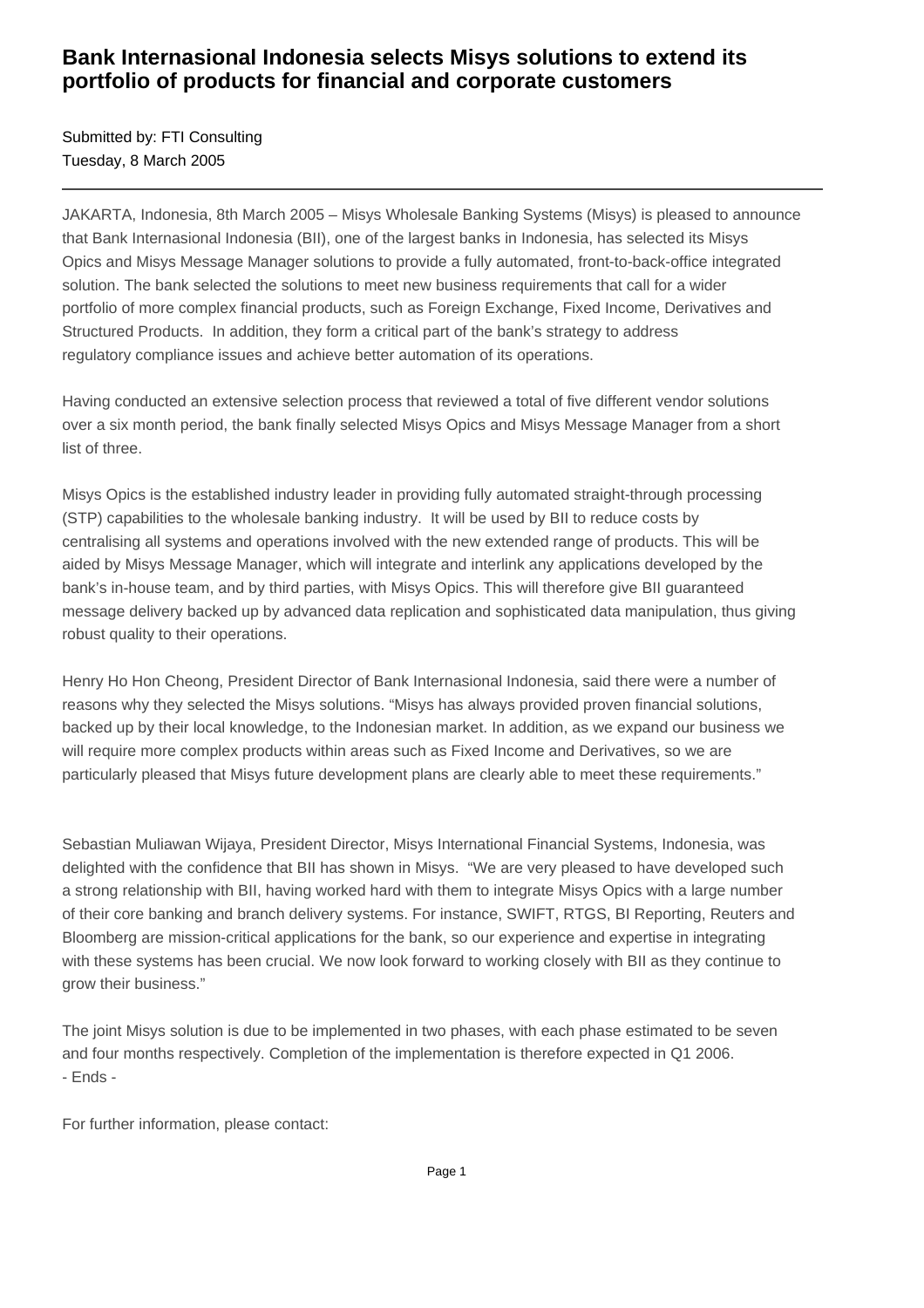Deden Purnamahadi Indo Pacific PR for Misys (021) 781 2436 deden@indopacificpr.co.id

Michelle Han Regional Marketing Manager Misys Wholesale Banking Systems (65) 9755 9585 michelle.han@misys.com 

Esti Nugraheni Division Head Corporate Communication Bank Internasional Indonesia (021) 230 0888 enugraheni@dpa.bankbii.com 

## About Misys Wholesale Banking Systems

Misys Wholesale Banking Systems is a trusted provider of innovative technology solutions: over 1,000 employees in 30 offices around the world have built up the domain expertise to deliver world-class solutions with an understanding of local requirements. Misys Wholesale Banking Systems' staff are committed to developing and supporting a product family that embraces trade services, international & regional banking, managed treasury services, capital markets, confirmation matching, continuous linked settlement (CLS), multi-channel banking, commercial lending, FX trading, cash management and financial messaging.

Misys Wholesale Banking Systems is part of Misys plc's Banking & Securities Division, which serves over 1,200 customers across more than 120 countries worldwide, including 90% of the world's top 50 banks (Source: The Banker, July 2004).

Misys plc, the global software products and solutions company, serves customers in the international banking and securities, international healthcare, and UK general insurance industries. Through a wholly owned subsidiary, Sesame, it also provides business process outsourcing services to independent financial advisors (IFAs) in the UK. Misys partners with its customers to deliver outstanding IT solutions to essential industries, and employs more than 6,100 people internationally. For more information, visit www.misys.com.

## About Bank Internasional Indonesia

BII is one of the largest banks in Indonesia with an international network that comprises over 250 branches and 700 ATMs across Indonesia, as well as a banking presence in Singapore, Mauritius, Mumbai and the Cayman Islands. With a total customer deposit base of more than IDR (Indonesian Rupiahs) 28 trillion